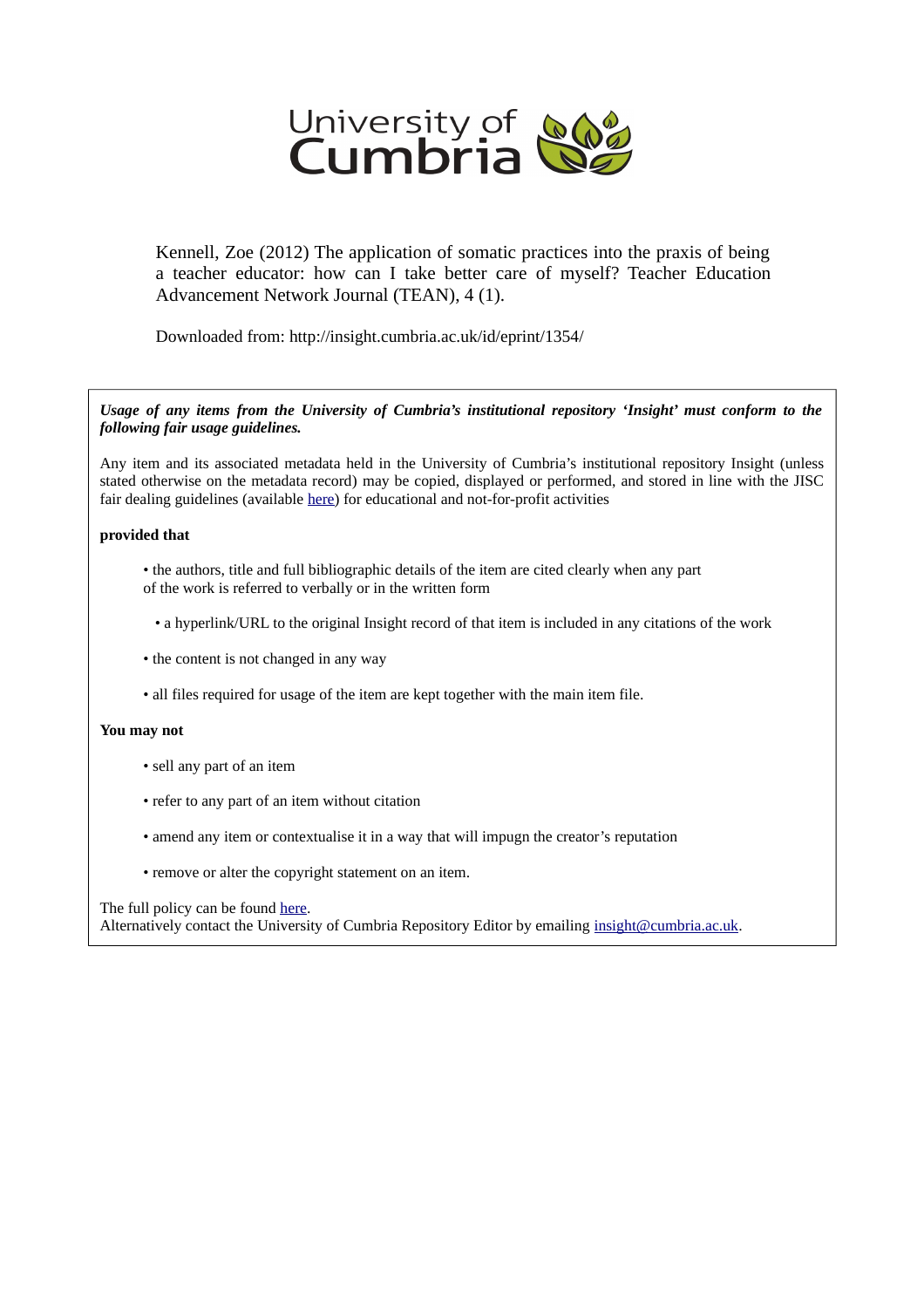# **The application of somatic practices into the praxis of being a teacher educator: how can I take better care of myself?**

**Author:** Zoe Kennell

Zoe Kennell University of Central Lancashire Preston Lancashire PR1 2HE Email: zoe.kennell@hotmail.co.uk

## **Citation:**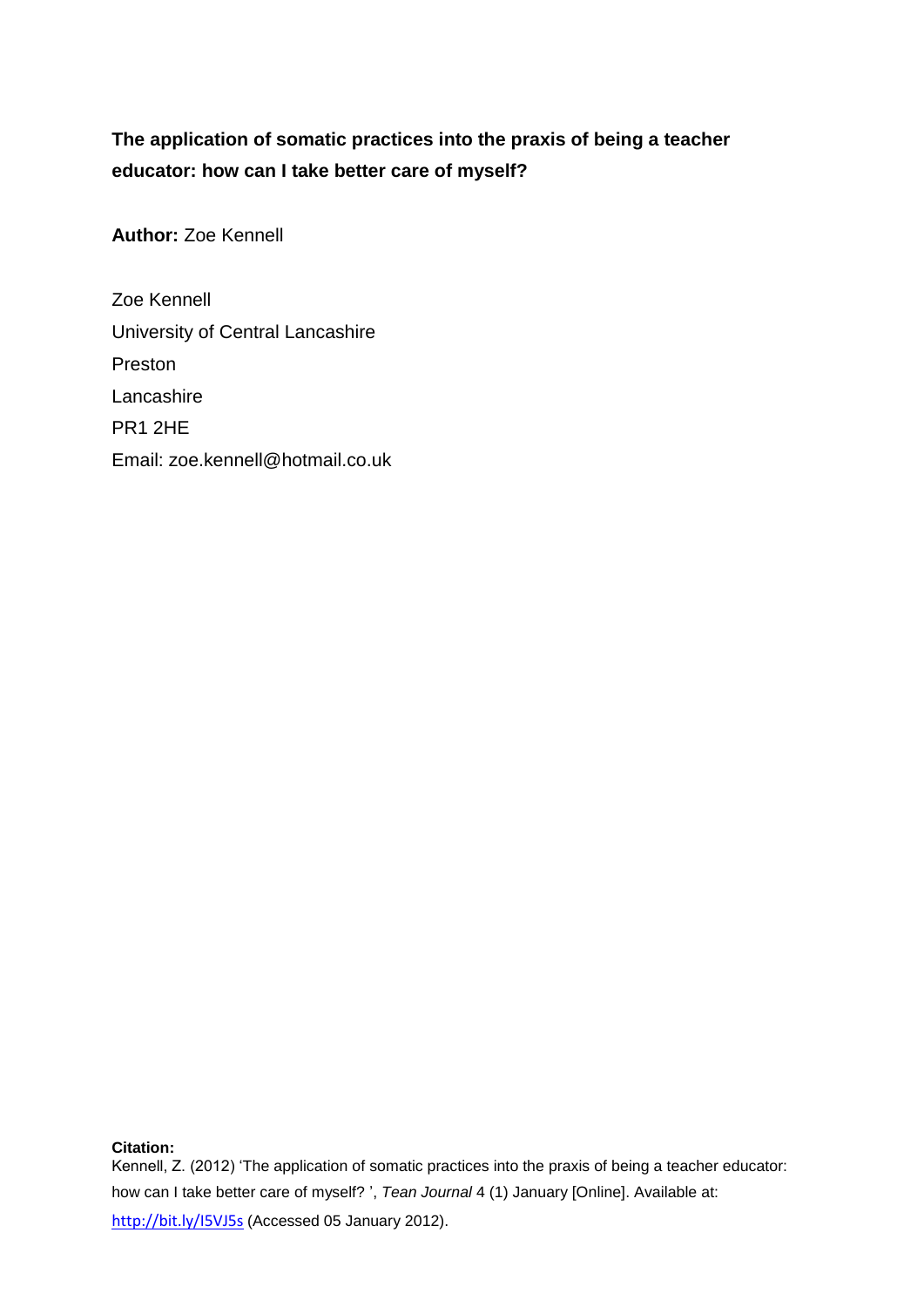# **The application of somatic practices into the praxis of being a teacher educator: how can I take better care of myself?**

*Author: Zoe Kennell*

# **Abstract**

This paper presents the findings of an action research project which makes my embodied knowledge explicit in order to contribute to the growing interest in somatic practices and their application to the wider field of teaching and learning. This paper proposes that in order to increase wellbeing within the work environment, the factors which enhance and improve the health of educators must be understood and researched. As somatic practices study direct bodily experience as a source of knowledge, they offer the field of education the opportunity to reposition the body as central to this enquiry. By broadening the concept of wellbeing to encompass the subjective experiences of educators, somatic practices of self-care are evaluated. Evidence of improved wellbeing can then be fed back in to the professional field of education for the self-improvement of educators. Thus the research further aims to make a wider contribution to the field of education and the relatively new and not-yetmainstream field of somatics.

**Key words:** Somatic; Self-care; Educator; Health: Wellbeing.

#### **Citation:**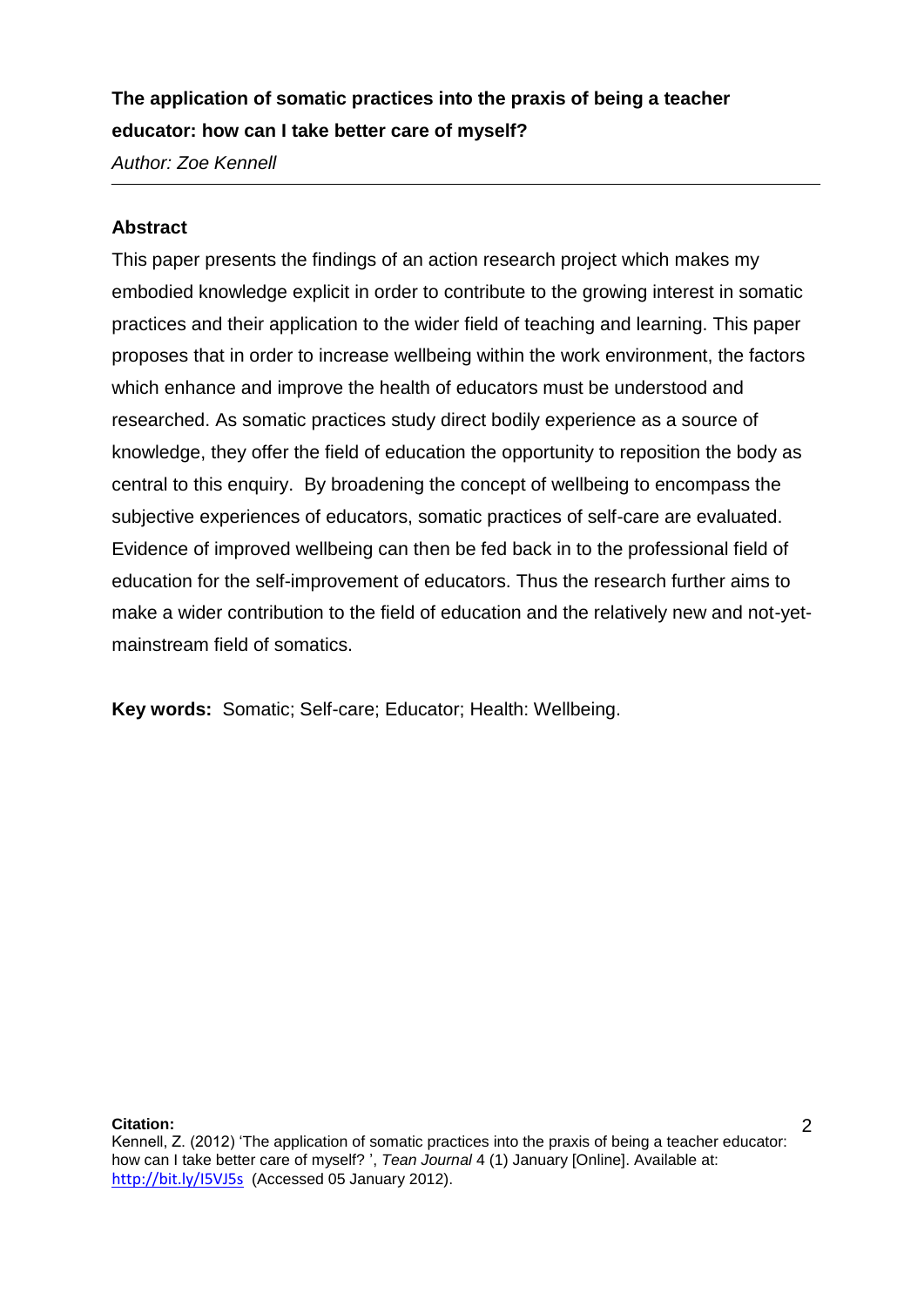## **Background**

As a teacher with experience in Primary Schools and FE, my practice has been based around core values and methods which I have adapted to different contexts, but which remain essentially unchanged. The value which motivates my passion for teaching and learning is a dedicated commitment to making a difference. I am always interested in how a child, a person, a situation, or an institution can change and grow to realise its potential. The question 'How can I improve what I am doing?' has been central to how I have lived my life by these values. Yet my work as an educator has frequently left me physically and emotionally exhausted. I have suffered from excessive tiredness and regular bouts of colds and viruses which have impacted negatively on my health and my morale. The result has been a higher than average absentee rate, which has also had a negative effect on my ability to teach. For a long time I have been searching for ways to improve my health, reduce my absence rate and fulfil my potential as an educator.

**Citation:** My search led to a growing interest in the new paradigm of somatics which has been developing as a distinct disciplinary field across the United States of America and Europe since the 1960's. The name 'somatics' refers to a group of around 30 – 40 practices which all study direct bodily experience as a source of knowledge. The term 'somatic practices', refers to the techniques used to bring attention to the inner experience of physical sensations in order to become more consciously aware of the interrelatedness of body, thinking and emotion. In 2009 my enquiries into this new field led to my enrolment on the MA 'Dance and Somatic Wellbeing: Connections to the Living Body'. I encountered somatic practices which developed my awareness of internal sensations and movements through the body. As I explored my own body processes I came to the realisation that I experience myself as a 'living contradiction'; this is a key idea in the Living Educational Theory of Jack Whitehead (1989). He defines the experience of being a living contradiction as 'holding educational values whilst at the same time negating them' (1989: 43). Whilst I valued nurturing the potential in others, I did not value the need to nurture myself and take care of my own wellbeing at work. Although I could clearly articulate my values, the discomfort and tightness I regularly experienced inside my body showed

Kennell, Z. (2011) 'The application of somatic practices into the praxis of being a teacher educator: how can I take better care of myself? '*Tean Journal* 4 (1) January [Online]. Available at: http://bit.ly/I5VJ5s (Accessed 05 January 2012).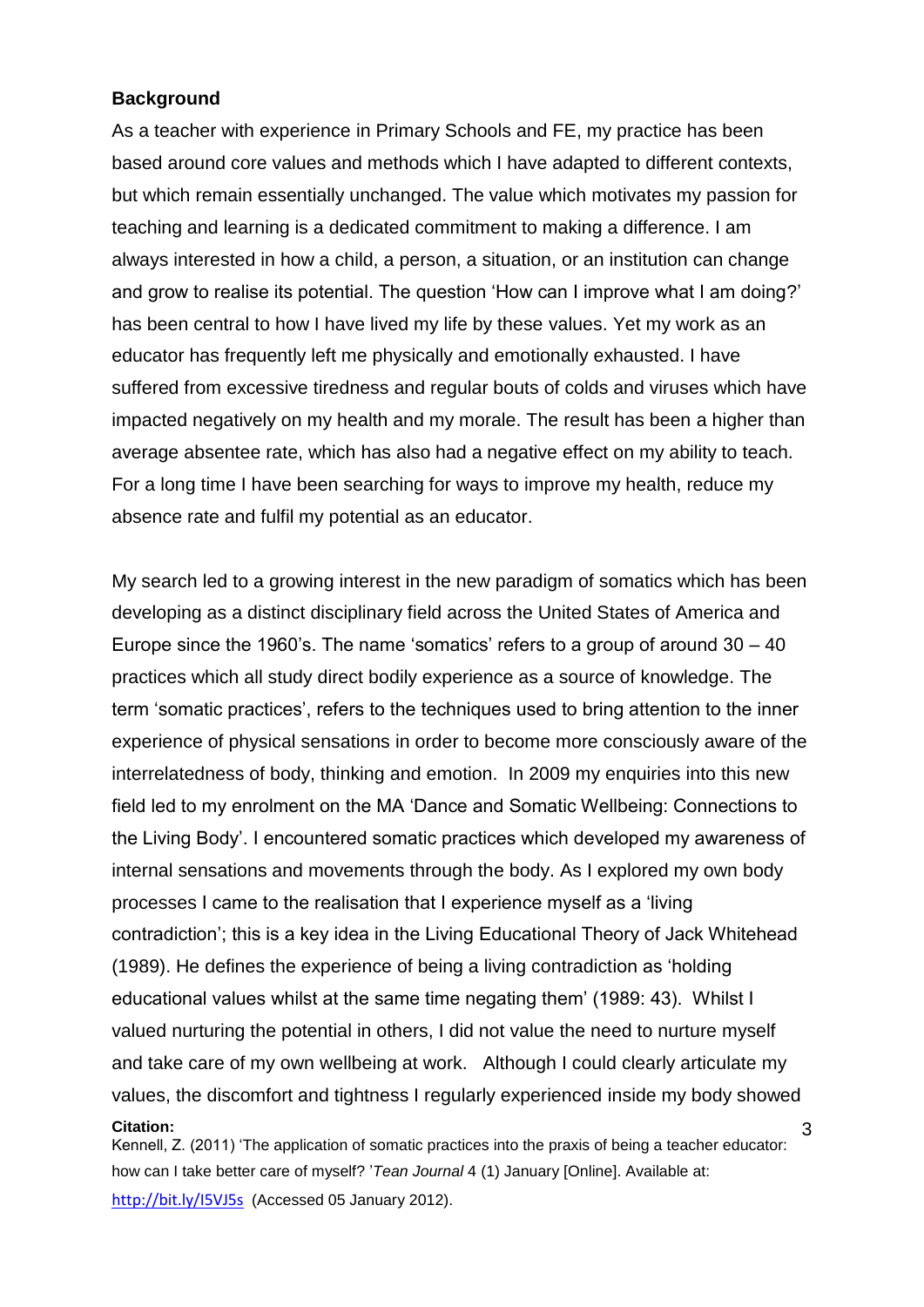me I was not embodying them in the living of my own life. Becoming aware of these contradictions between my inner body state and my outward expression of values is the embodied process through which the focus of this action research emerged. I aim to discover if somatic practices can resolve the tension and the ill health which can arise when we articulate values without embodying them.

# **Research Aims**

Literally, at the heart of my enquiry, lies a deep desire to discover how I can fulfil my potential as an educator, and at the same time, keep myself healthy and well. Therefore this research aims to explore and ask the following two questions:

- How can I take care of my body-self before and after I teach?
- How can I find support for my body-self during a teaching session?

Implicit in these two questions is the following sub-question:

• Is it possible to identify practical strategies which can be used by educators to increase health and wellbeing in the work place?

I use the term body-self to reflect the holistic approach of somatics, which always works with the mind and body as being inseparable.

# **Literature Review**

**Citation:** 4 The cross-Government Health, Work and Wellbeing Strategy Unit was initiated by the New Labour Government in 2005 to improve the health and wellbeing of working age people. The ongoing research supplies the evidence base which continues to inform the policies of the current Coalition Government with regard to making a substantial difference to improving the health of individuals and reducing the cost of ill health to businesses and the UK economy. The response to this range of initiatives within the Department of Education has been to focus on helping teachers achieve a work-life balance, which was defined in the School Teachers' Pay and Conditions Document as '... helping teachers combine work with their personal interests outside work' (2009:201). This focus led to a commitment to reduce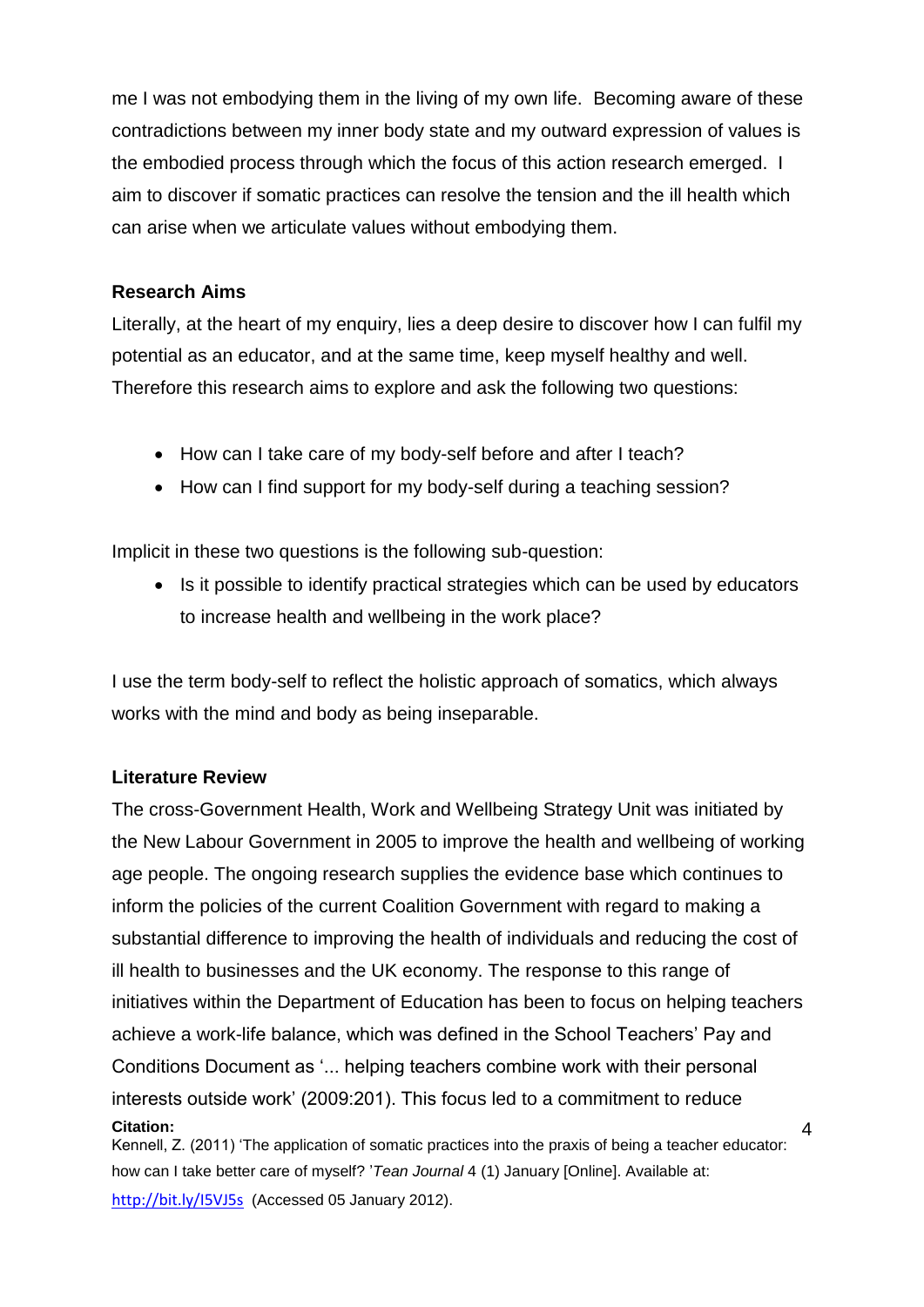teachers' hours through New Labour Government legislation in 2009. Four provisions were put in place to implement effective work-life balance strategies, aimed at securing '...downward pressure on excessive hours worked in schools...' (Ibid: 203). The four provisions are: additional hours for classroom teachers over and above the annual 1265 must be reasonable; for teachers not covered by the 1265 annual limit on directed time overall hours should be reasonable; head teachers must have regard to the desirability of all teachers being able to achieve a satisfactory balance between the time required to discharge their professional duties and the time required to pursue their personal interests outside work; head teachers are also covered by these provisions and it is the responsibility of the school governing body or the Local Authority to have regard to them.

In 2008 a review by the Teacher Support Network of educational research into teacher wellbeing revealed that the majority of existing studies focus on the causes of poor wellbeing amongst teachers. Although one of their recommendations was for new studies to prioritise evaluating ways of enhancing teacher wellbeing, it is still very difficult to find any studies with strong evidence for understanding the factors which do enhance and improve wellbeing. This gap in the research evidence also points to a limitation in the New Labour Government's legislation to improve teacher wellbeing; a lack of focus on how to improve the work environment itself in order to help teachers manage the day-to-day stress and pressures of the job. The phenomenological approach of Fraleigh (1987, 2004) and Johnson (1986, 1992, 1995) potentially offers a way of moving beyond this limitation by re-positioning the body as central to our lived experience. Broadening the concept of wellbeing to include mind and body allows new directions in research to emerge through a crossdisciplinary approach between education and the field of somatics.

**Citation:** By drawing together shared principles from numerous practices across this field, Johnson challenges the Cartesian tradition of mind-body dualism which he sees as being endemic to Western civilisation. What is significant is his use of the term 'technologies of alienation' to describe specific techniques used by Western cultural institutions such as schools, to 'disconnect people from their sensual authority'

Kennell, Z. (2011) 'The application of somatic practices into the praxis of being a teacher educator: how can I take better care of myself? '*Tean Journal* 4 (1) January [Online]. Available at: http://bit.ly/I5VJ5s (Accessed 05 January 2012).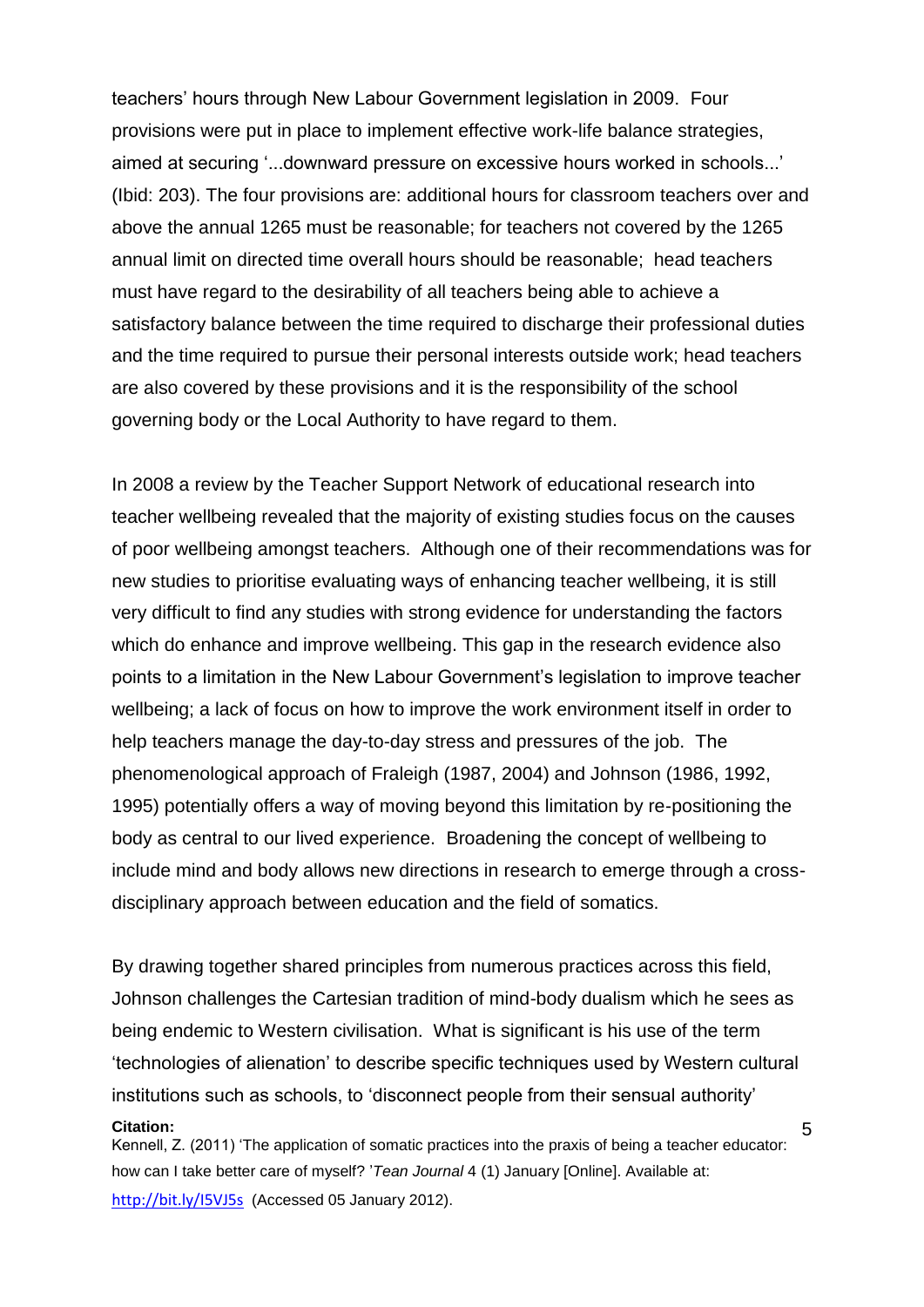(1992:80). By giving priority to the visual and auditory modes of learning the education system is disconnecting teachers and learners from the felt kinaesthetic sense. He supports his argument by referencing the latest research in neuroscience, which increasingly shows how our capacity for reason is dependent on bodily and emotional processes. Although Johnson's concept of technologies of alienation is currently underdeveloped and under researched, it does draw attention to how education largely ignores the body not only as a source of knowledge, but as a potential factor in personal and social transformation. He goes on to argue that a recovery from this state of alienation is possible by relocating authority from external sources to the self. By giving attention to one's own bodily perceptions and feelings, people are freed to self-regulate towards health and wellbeing. Therefore, positioning the subjective knowledge of educators as primary is understood by Johnson as a potential act of social transformation which can counter mainstream ideologies.

There is currently very little research evidence to substantiate this perspective. However, the ill health which results from living in such a state of sensory alienation has been well documented in the field of somatics by body workers such as Linden (1994) and Hanna (1970), and dancers such as Halprin (2002), Conrad (2007) and Greenland (2000). Myers argues the ill health which results from this alienation from our kinaesthetic sense is 'the most pervasive epidemic on the surface of the planet today' (1998:113). His contribution is to use this evidence as an argument for devising an education system which is more kinaesthetically literate and thereby able to promote a healthier and more functional society. His argument has two limitations. Firstly, he calls on somatic educators to develop their educational role without considering the contribution which could be made by mainstream educators already working in the field of education. Secondly, the importance of the educator's wellbeing and how that potentially influences the learners and pupil outcomes is left unaddressed.

**Citation:** For Eddy (2002, 2007) the need for learners and educators to listen to the wisdom and intelligence of the body is the first step in changing the direction of our decision making in order to orientate towards health and wellbeing. Her contribution is the

Kennell, Z. (2011) 'The application of somatic practices into the praxis of being a teacher educator: how can I take better care of myself? '*Tean Journal* 4 (1) January [Online]. Available at: http://bit.ly/I5VJ5s (Accessed 05 January 2012).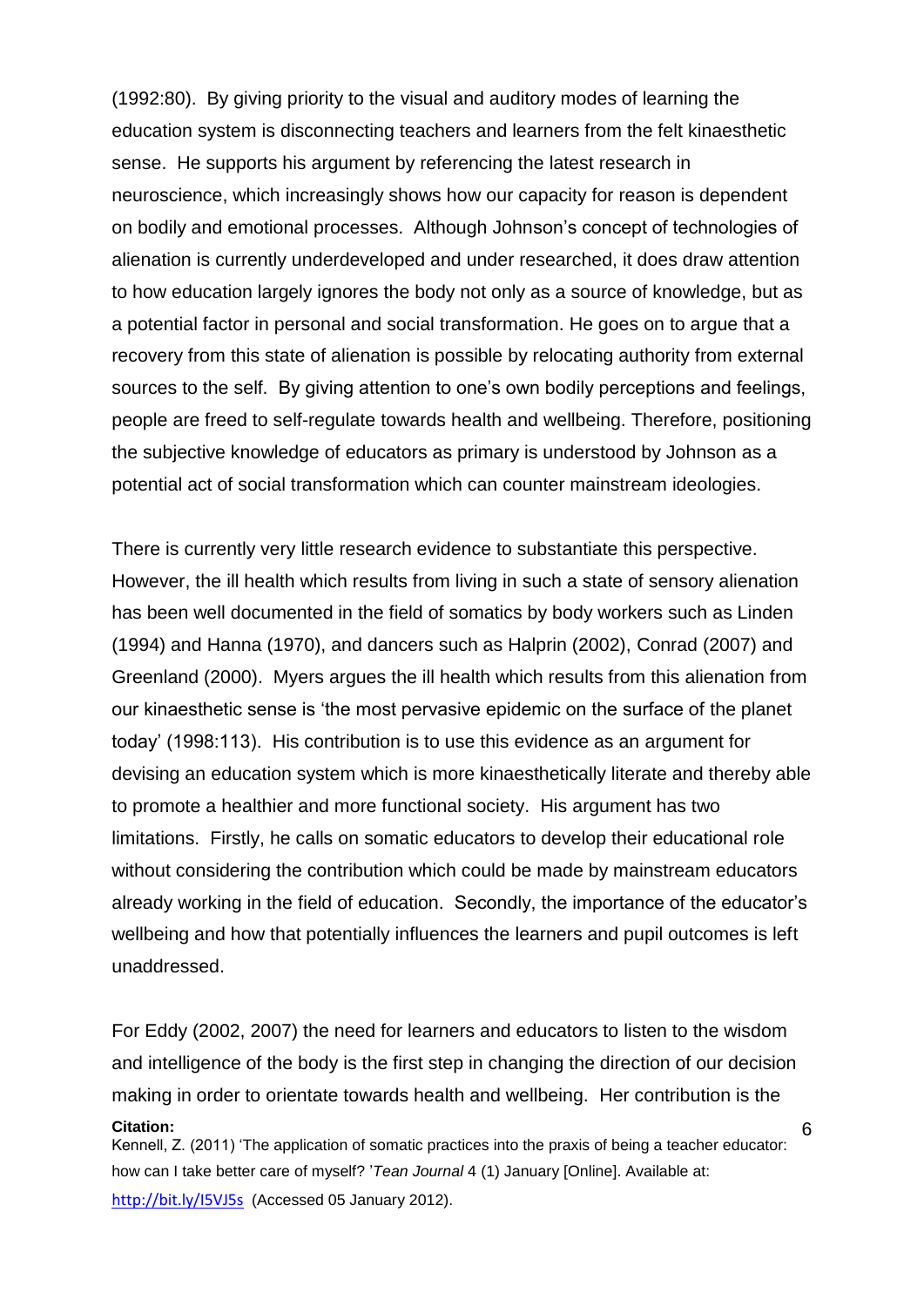way in which she understands the process as a coming into 'self-responsibility'; somatic practices potentially offer educators the opportunity to educate themselves about their own health and wellbeing. Scholars such as Fortin, Vieira and Tremblay (2009) and Guimond (1999) explore this further by considering how giving authority to the self can be empowering for individuals and all those they influence. For Guimond, somatic education proposes 'a new relationship to oneself and to others: sensing one's actions, knowing one's feelings, no longer considering oneself as an object, but as a creator of one's own life' (1999: 6). Juhan (2002, 2003) understands this new relationship with oneself as making a connection with the innate intelligence each body has and allowing it to naturally move towards balance and more easeful functioning. For him, 'self-responsibility' begins with directly experiencing body processes through awareness of internal sensations and movement, so that empowered individuals can then make choices about what feels pleasurable and easeful in the direction of increasing their own wellbeing.

These critical researchers are fundamental and provide the principles underlying somatic practices, together with a philosophical framework which I use to support my enquiry. In addition, this framework has been shaped by experiences in my university department, which emphasises the need for self-care by combining a functional knowledge of the body with slowing down to biological time and discovering moment-by-moment health (Williamson 2009).

#### **Methodology**

The aims of this research are: to make a wider contribution to the field of education and to the new field of somatics which is not yet mainstream; and to advance the need to build up research evidence which can be fed back into these professional fields for the self-improvement of educators. In order to achieve these aims, the project adopts an action research model.

**Citation:** 7 In adopting the action research methodology of planning, acting, observing, reflecting and evaluating, I have been influenced by the work of McNiff (2002) and Living Educational Theory developed by Whitehead and McNiff (2006). I undertook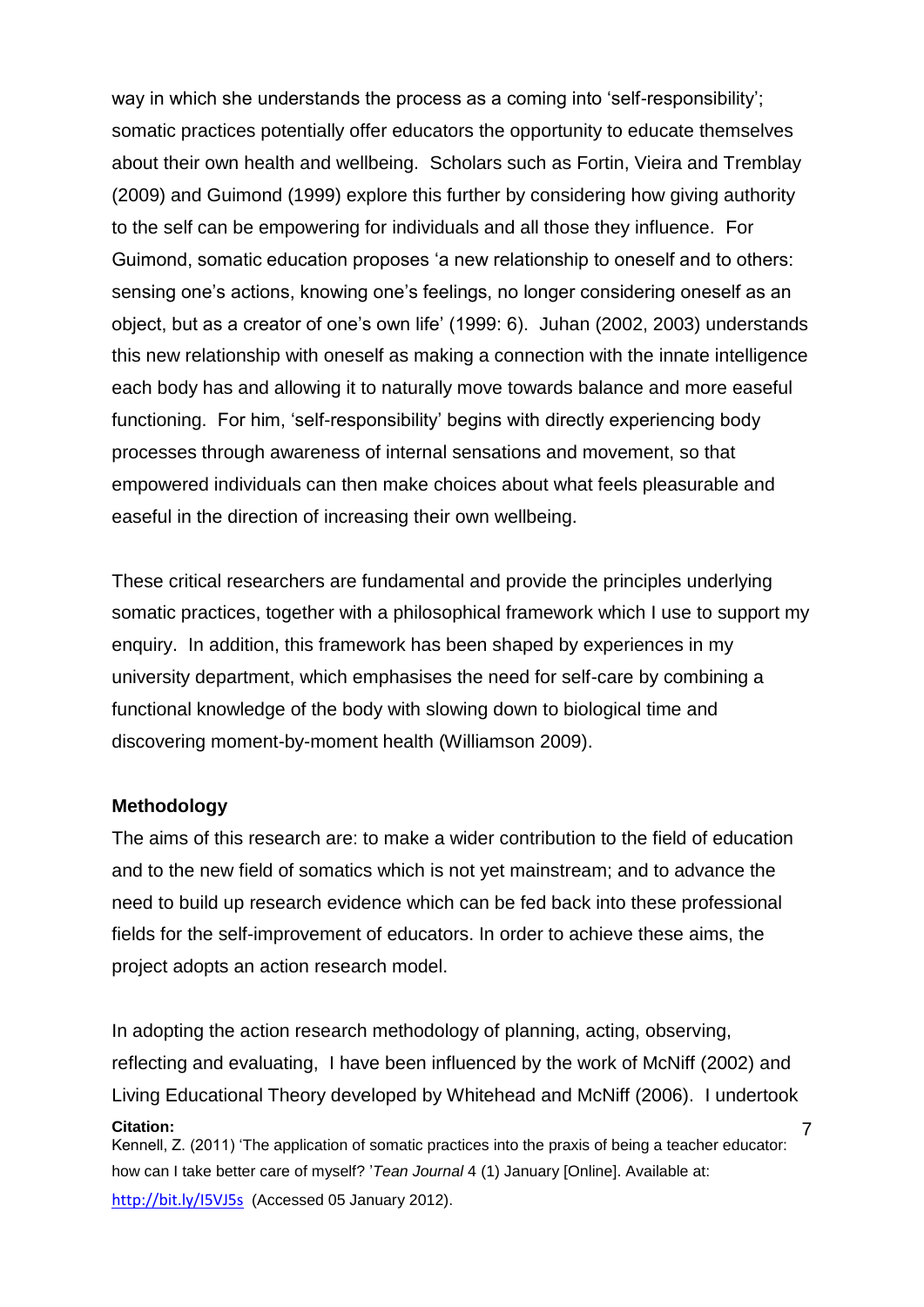a practical process to methodically cross-examine aspects of my role as an educator with the experiences of Mary Abrams and Miranda Tufnell, two leading professionals from my institution who teach on the Dance and Somatic Wellbeing MA Programme. The need for self-care is central to the course framework, so I was interested in how they combined their role as educator with taking care of themselves both before and during a class. The initial aim was to identify the distinctive somatic practices which Mary and Miranda use to prepare, and then identify the similarities and differences with how I prepare to teach. I observed them preparing to teach and participated in the class. After reflecting on those observations with my MA tutor, several themes emerged and crystallised into a set of eight questions with the aim of clarifying exactly what they did and how they understood those practices as contributing to their own wellbeing whilst in the role of educator. I submitted those 8 questions to Mary and Miranda in advance and recorded the interview with their signed consent. Due to the constraints of time and money I was unable to have the tapes fully transcribed, therefore I took copious notes as I listened. Mary and Miranda have given me written permission to use extracts from those interviews in my writing, and have also confirmed that the chosen quotations are accurate in content and interpretation.

I used the two interview tapes to identify convergences and divergences with relation to my core values and research questions. I identified the different actions taken by Mary and Miranda which I could adopt in the way I prepared to teach and look after myself whilst teaching. To support my ongoing reflections and evaluations, I kept a reflective diary as a phenomenological inquiry into my own bodily experiences whilst implementing these actions. I accurately recorded the bodily sensations I was aware of during each day, noting down the context and the feelings and thoughts which accompanied my inner experience of bodily sensations. Critical peers from the MA Programme and a colleague from my school read the diary to check what I experienced was understandable and relevant to my themes.

**Citation:** Kennell, Z. (2011) 'The application of somatic practices into the praxis of being a teacher educator: Analysing the diary revealed specific differences in my wellbeing after changing the identified actions in the way I teach. I used a theoretical triangulation of

how can I take better care of myself? '*Tean Journal* 4 (1) January [Online]. Available at: http://bit.ly/I5VJ5s (Accessed 05 January 2012).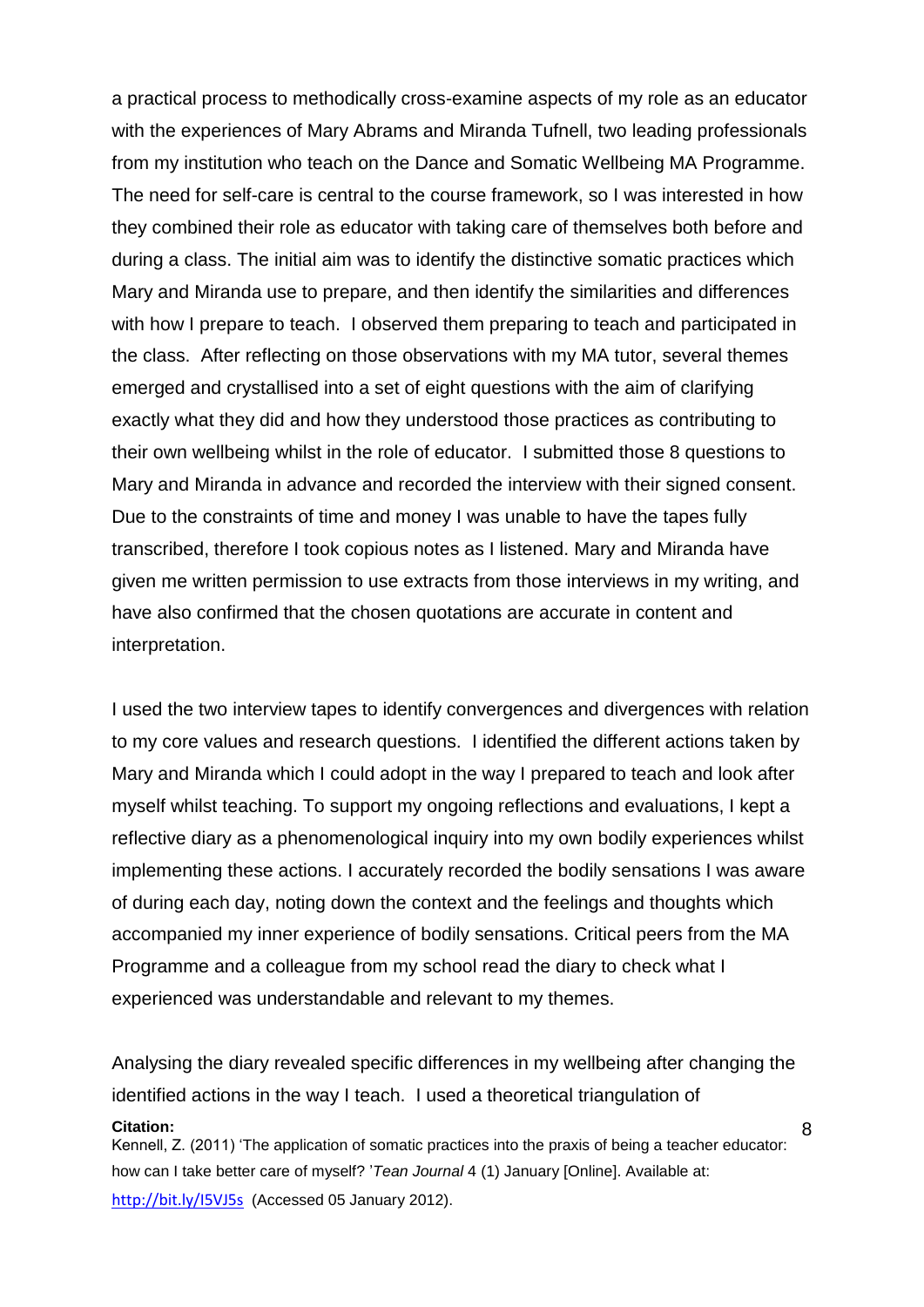phenomenology, educational theory and philosophy of somatic movement dance education to analyse the significance of these differences. Eisner (1993) argues that using multiple perspectives from different subject disciplines to analyse experiences is a valid approach to research. The choice to present the following findings in the form of personal story is also supported by Eisner's emphasis on new styles of presentation with an emphasis on the personal.

There are potential drawbacks to such an interdisciplinary and hermeneutic approach, as highlighted by Eisner (1993) and Green (1999). These are primarily due to the level of subjectivity and the potential for ambiguities inherent in such an approach. Therefore, I have continually considered my own position in relation to the diverse fields of education and dance, seeking to validate my evidence through discussions with tutors and critical friends. Although, my own experiences and those of my two interviewees cannot be representative of these professions as a whole, it is hoped that this research study yields interesting results for educators.

### **Findings**

After observing and interviewing Mary and Miranda I identified the following 2 somatic practices I could use both before and whilst teaching and I recorded my findings in my journal.

Firstly, I took 5 minutes to give attention to my breath as often as I could remember during the day. I followed the instructions learnt from Mary and Miranda to simply observe my breath without controlling it and give attention to the following: notice which area of the body moves first on the inhale, notice the length of inhalations and any opening sensations within the body, notice the length of exhalations and any contracting sensations within the body, notice where your breathing involves effort and where in the body do you sense it, let the movement of breath soften hard places and create spaciousness within the body. I found this breath work slowed me down during the day. I noticed my shallow breathing and then lengthened my breath. I noticed which parts of my body felt tense and tight and then moved to

#### **Citation:**

Kennell, Z. (2011) 'The application of somatic practices into the praxis of being a teacher educator: how can I take better care of myself? '*Tean Journal* 4 (1) January [Online]. Available at: http://bit.ly/I5VJ5s (Accessed 05 January 2012).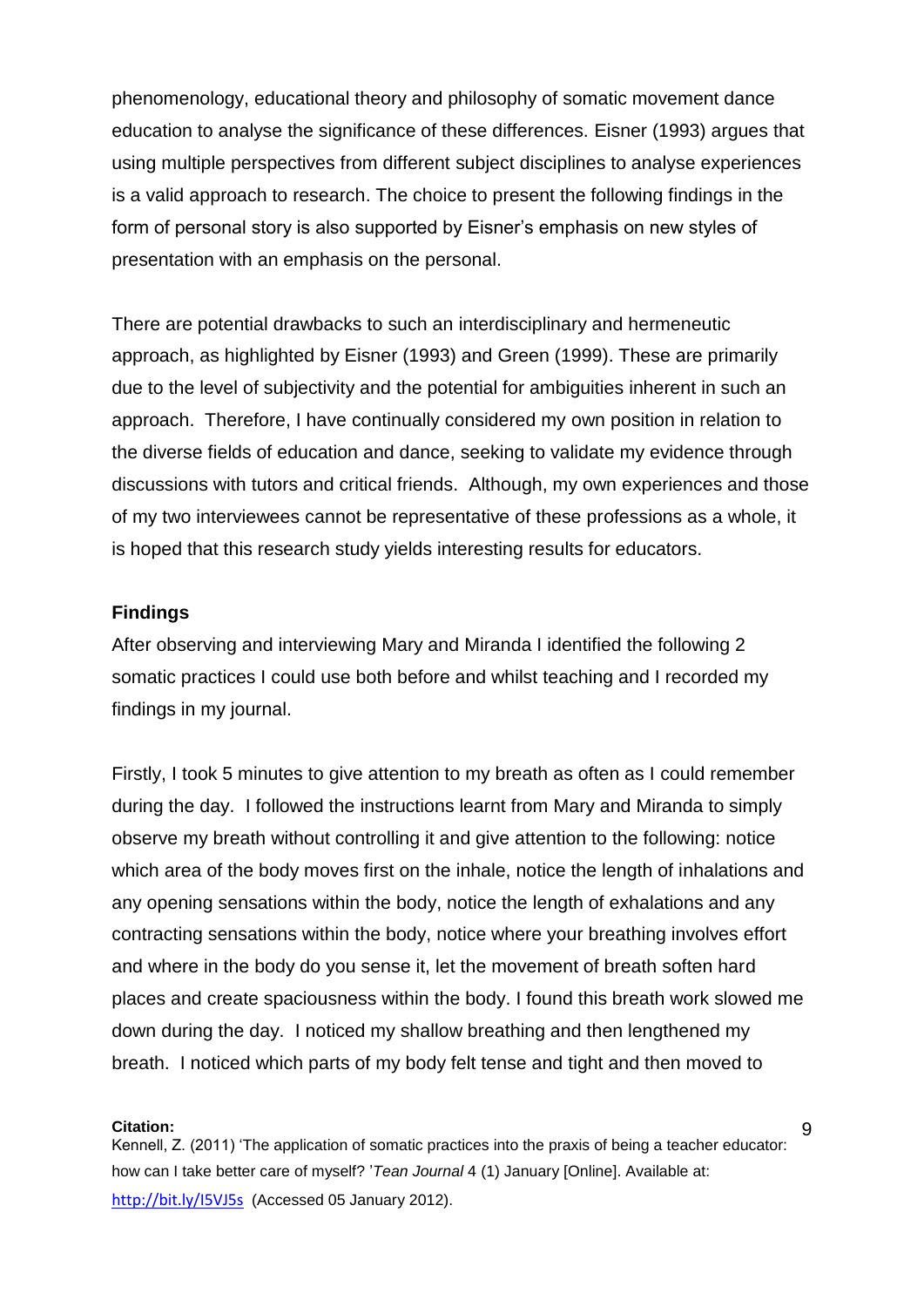release it. I noticed which parts felt soft and encouraged those sensations to spread out inside my body.

Secondly, I took a several minutes to map my skeleton bone by bone through selftouch. I followed the instructions learnt from Mary and Miranda to press through the muscle and contact my bones, feeling out their direction, curves, edges and angles and notice the accompanying sensations. Through this practice I found I made contact with the presence of bone in my body and defined the shape of my skeleton. I gained a sense of the weight of different parts of my skeleton and how they connected into the whole.

## **Discussion of Findings**

Since 2009, the Government initiative to reduce teacher's hours has had a positive impact on my health and wellbeing. Working fewer hours in the classroom, together with dedicated time for planning and preparation, has led to an increase in my energy levels and a decrease in feeling so physically exhausted. However, overall my role as an educator continues to be stressful and impacts negatively on the quality and enjoyment of my life. I frequently feel emotionally exhausted which I attribute to the high levels of emotional labour required by my role; for interacting with children involves exaggerating a whole range of emotions which over time becomes stressful and draining.

**Citation:** 10 By drawing on the range of somatic practices I experienced on the MA programme I chose to make a perceptual shift, bringing the lived experiences of my own body to the centre of my enquiry. This meant becoming more aware of the bodily sensations which travel from skin, muscles, and organs to the brain, most of which arrive without us having any conscious awareness of them. I gave attention to sensations relating to breath, weight and relationship to gravity; chosen because Miranda referred to them in our interview as 'the fundamentals to which one always returns and through which one is constantly learning.' This is further supported by McHose and Frank (2006) who explore how we stabilise our physical structure in order to resist the downward pull of gravity and move without falling. For when we are well orientated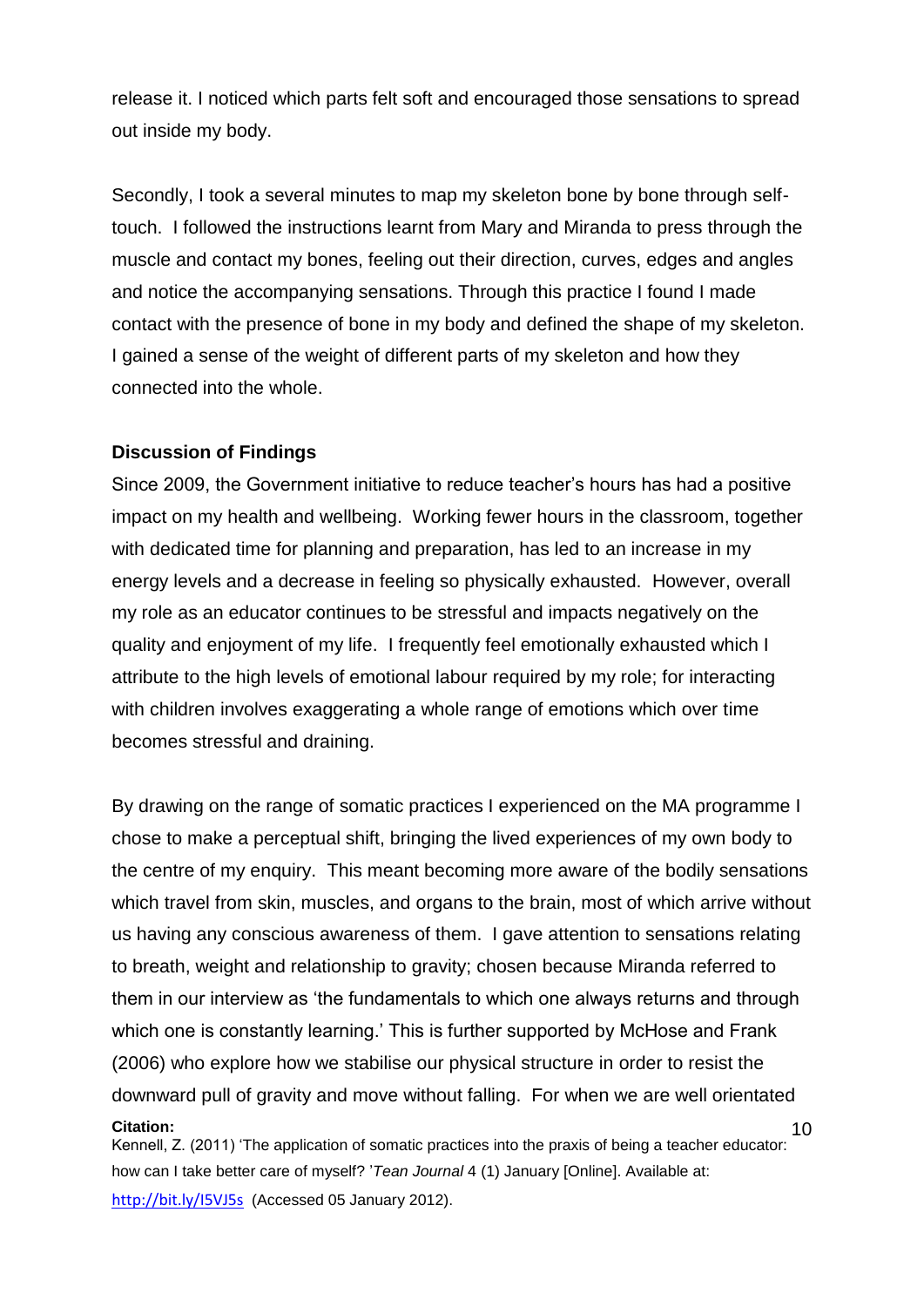to gravity, we have a true sense of our physical weight and can stabilise ourselves in ways that allow our bodies to remain open and flexible but when we do not orientate to gravity, our physical body will attempt to feel stable through extensive muscular activity within. This leads to our bodies becoming shorter and narrower as we contract muscles and compress our joints and organs.

Initially, these changes brought to my awareness how uncomfortable I often feel in my body whilst teaching. The following two diary entries reveal the various levels of discomfort coming to my attention, and being reflected back to me through the children I teach:

'Sitting in assembly I am aware of tension in my neck, it hurts. I start to move it gently and realise it feels locked, I have fixed it in a certain place and I am shocked to realise how much pain I am starting to feel. I notice the heaviness and tightness running down my shoulders, down my back, down my spine, but I am not free to move much in my chair.'

'Next week I am surprised to see this mirrored in the children sitting in front of me. Classes of young children who want to please adults will sit cross-legged and pull their backs up as straight as they possibly can, with their hands touching their knees, or perhaps a finger on their lips and one arm crossed across their chest. What learning is taking place in that moment? Hold yourself in, squeeze everything tight and then you are prepared and ready to learn because that is how I prepared to get ready to teach you.'

**Citation:** 11 I believe, like Adler (2002) and Blackburn and Price (2007) that what we sense inside the body corresponds to what we sense outside. Therefore, I make a connection between the stresses I experience in my outer environment with the pain I was beginning to become aware of in my internal environment. What this suggests, is that through the perceptual shift I am making, I am able to engage with a process of bringing awareness to aspects of my physical and cognitive experiences which until now have been largely in the realm of the unconscious. This is supported by Hanna, who writes 'Awareness serves as a probe, recruiting new material for the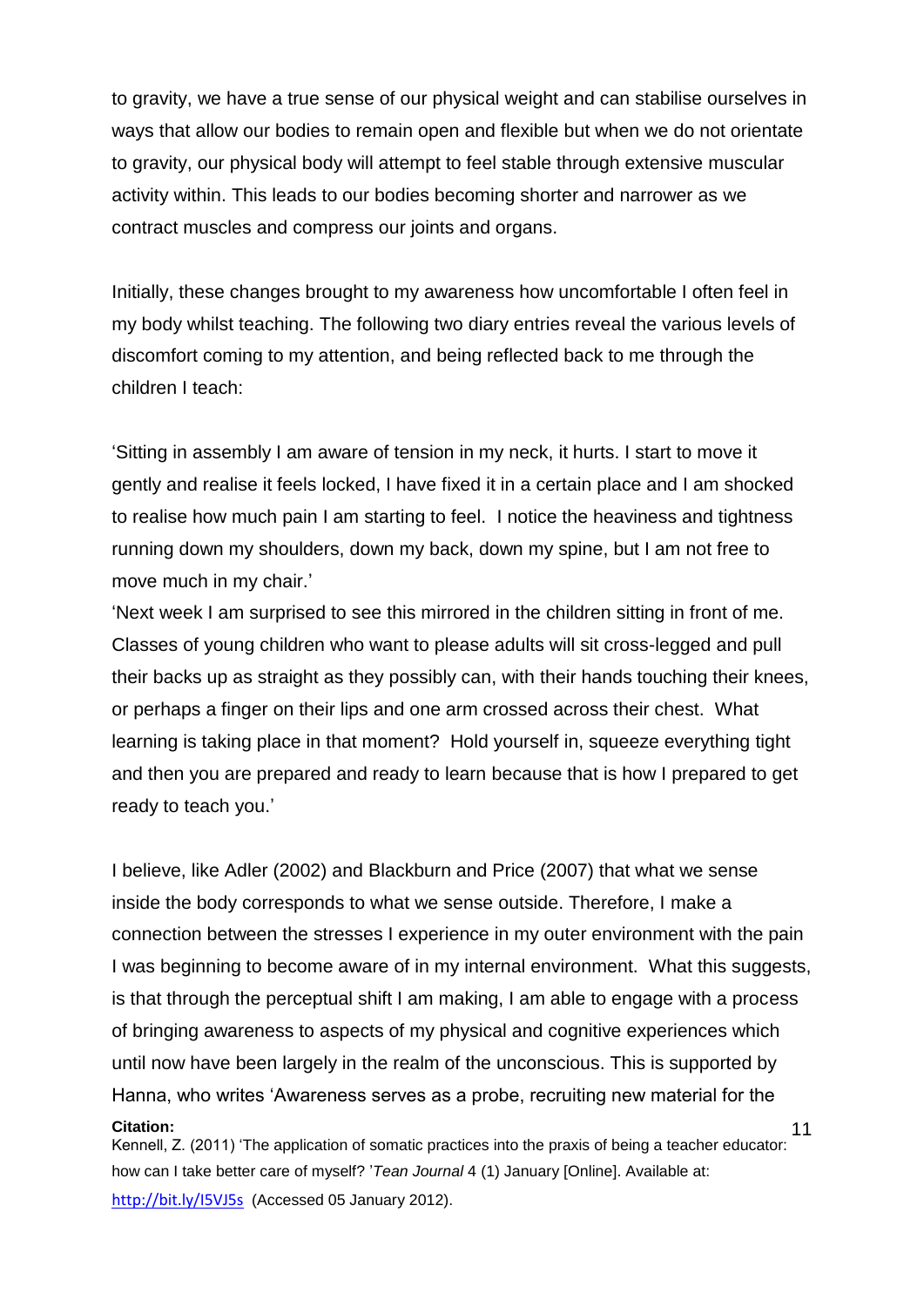repertoire of voluntary consciousness' (1995:348). Therefore, exploring how I can take care of my own body-self begins with bringing into consciousness my bodily experiences in the present moment. The significance of this is that the increased consciousness brings the possibility of choice, and making decisions in the direction of improving my wellbeing.

The preparation I do to prepare to teach is largely a cognitive and physical task, due to the requirements to write a plan which follows the statutory guidelines, find suitable resources and prepare the learning environment. The following is an extract from my journal after tracking my bodily sensations in the present moment before a session:

'I gather every scrap of energy from within in order to get ready to send it outwards into the classroom. I keep going by pulling everything up inside, a bit like zipping myself up but it's a tight fitting, so I have to squash all of me in my chest. Somehow that squeezing of me into a tight place creates the energy which literally propels me through the day.'

This kinaesthetic awareness leads me to the realisation that in anticipation of teaching a session, I contract and tense my body in order to brace myself to face my learners. Over time I am gradually becoming more aware of the subtle details of these movements within me, noticing for example how my ribs close inwards which makes me lose breadth, which in turn makes my chest sink and my shoulders tighten up so I lose height too. The somatic discourse understands this as the embodiment of habitual muscular armour, which is understood as 'an attempt to feel safer and less vulnerable by making your body feel solid' (Bond 2007:22). This suggests I have learnt to contract and tighten myself to try and control the stress of my teaching role. This attempt to feel safe by 'zipping myself up' causes pain in my body, and the levels of discomfort I am feeling can be clearly identified in the above quote from my journal.

#### **Citation:**

Kennell, Z. (2011) 'The application of somatic practices into the praxis of being a teacher educator: how can I take better care of myself? '*Tean Journal* 4 (1) January [Online]. Available at: http://bit.ly/I5VJ5s (Accessed 05 January 2012).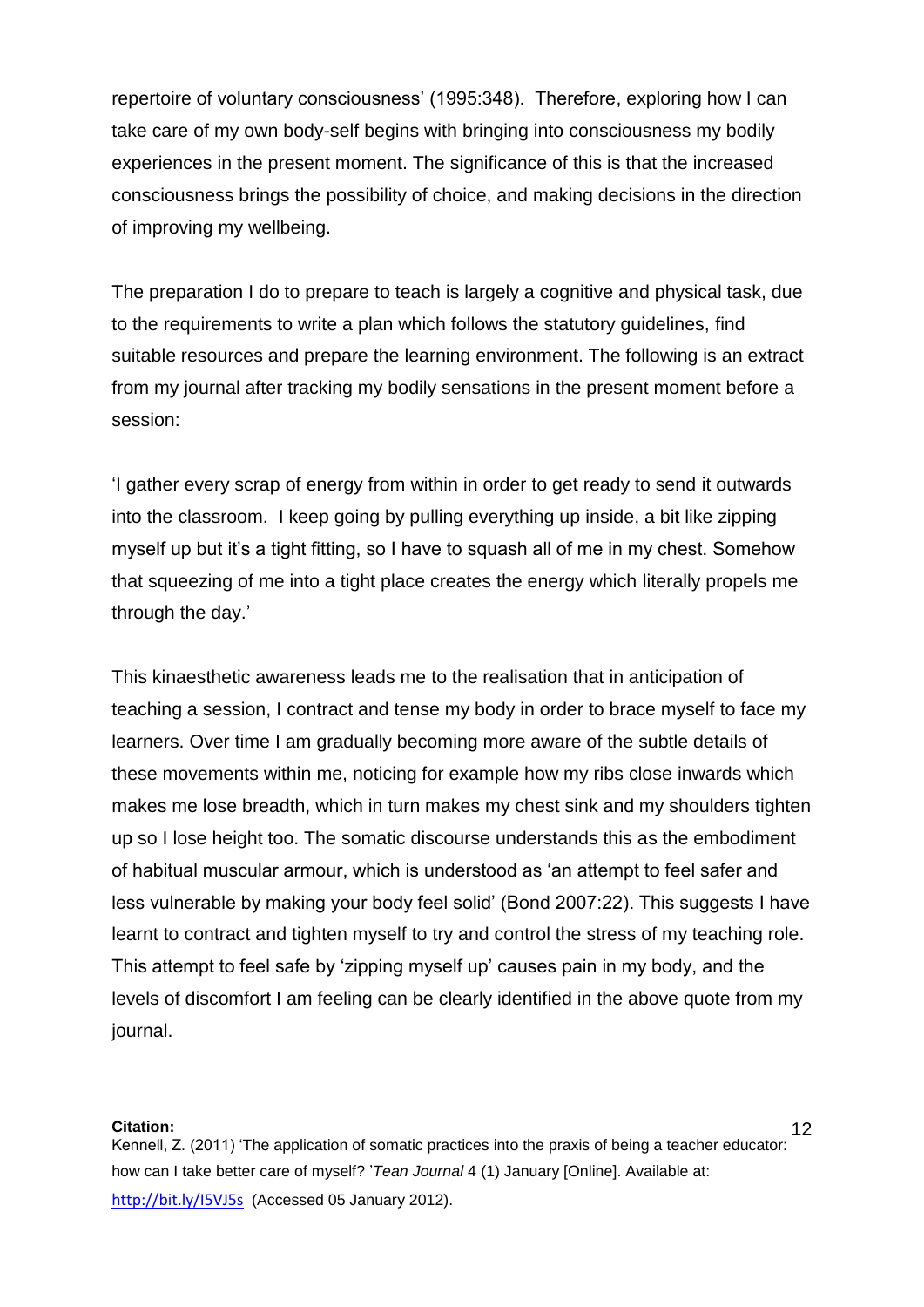This contrasts sharply with how Miranda answered questions about preparing to teach during our interview:

'I spend time working on my own sense of breath, rhythm, time and inner spaciousness. That may sound abstract but it is a very practical and physical process. I find the length of my spine. I make space in my brain, making myself available and receptive. This tuning in through a sense of physical spaciousness allows in the idea or direction that generates material for a session.'

In the light of reflecting on Miranda's practice, I have begun to do two exercises adapted from her work to bring me into present contact with my bodily sensations before teaching. I find they give me support in waking up my physical presence. As I sense more of my body I can let go of the thoughts in my head which are often critical and limiting. I have been able to sense different parts of my body softening, especially my throat and my face which seems to be related to my breathing slowing down. The exercises give me more connection with my belly and I can breathe more from that place, as the ball of energy in my chest is not so prominent. As I release tension I find I do not need to close in on myself so much. This makes me feel wider and longer, helping me to be less constricted and freer in my movements. I notice I can allow myself to smile more and I experience more openness both in my body and in my willingness to engage with what I am meeting outside and around me.

The gaps in my journal indicate there are days when I resist doing the exercises to prepare. I notice there is a correlation between having surges of high energy throughout those days and then feeling totally drained in the evening. The following quote reveals my developing awareness of the connection between the discomfort I feel in my body and the resistance to changing it:

'Each morning my body immediately goes into a high state of energy in order to get the classroom ready quickly. School is so busy, so fast, and my system is moving fast as I rush about. Most of the sensations I feel are down my front, down my breast bone, in my chest, not sure what, if anything is going on below my belly. I

#### **Citation:**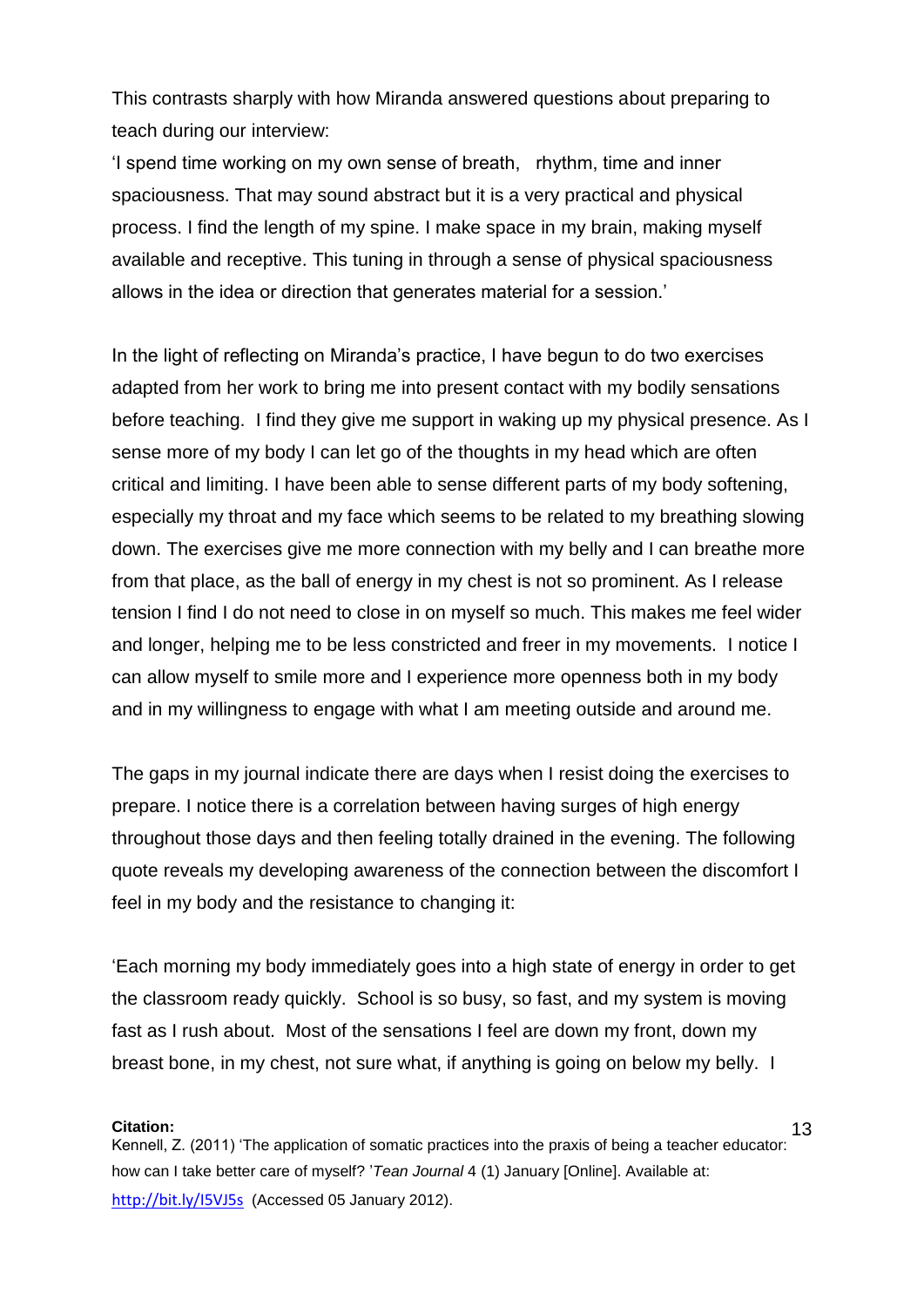recognise how I do like being in this body state of high alert. It reminds me of home and somehow it prepares me for my day ahead.'

The significance of this lies in the way it reveals the complexities and ambiguities surrounding my perceptions of wellbeing. Regaining health is not a matter of simply choosing to change how I prepare and resource myself to teach, but involves meeting learned habits and patterns of response which are engrained in the very tissues and muscle fibres of my physical body. These complex neural and glandular interconnections within our systems are explored in depth by Juhan, who concludes that 'to make the necessary shifts can seem like more trouble than tolerating the present condition. Well-worn routines, and even world views, may well be involved in such shifts' (2003:325). In other words, increasing wellbeing must involve acting upon the increased consciousness gained from developing the kinaesthetic sense through practical steps which support the process. These actions sound simple, but it is important to recognise how the profound shifts taking place at a physical and cognitive level take time and need support.

Both Mary and Miranda convey a deep commitment to exploring their own living body processes which stretches back over many years and lies behind all of their teaching. Mary describes in detail how she has had to teach herself to take care of her basic needs for rest, for eating and for listening to the nuances of her own rhythms and cycles. Her actions reflect Maslow's Hierarchy of Needs (Huitt, 2007) which positions basic physiological needs at the bottom of the pyramid, and which must be met before a person can continue moving towards self-actualisation. Listening to Mary share her personal journey and how she consciously cultivates her intention to self-care, I am struck by a depth of self-love and self-acceptance which I find profoundly moving. It helps me to understand that self-care is something I have to teach myself, and the impulse to meet those needs must come from within my own body-self. This is confirmed by Gintis (2007:143) who writes:

**Citation:** Kennell, Z. (2011) 'The application of somatic practices into the praxis of being a teacher educator: 14 'Devotion to caring for yourself arises from a reverent sense within. There is no end point, no goal to caring, respecting, and loving yourself. Being motivated from within

how can I take better care of myself? '*Tean Journal* 4 (1) January [Online]. Available at:

http://bit.ly/I5VJ5s (Accessed 05 January 2012).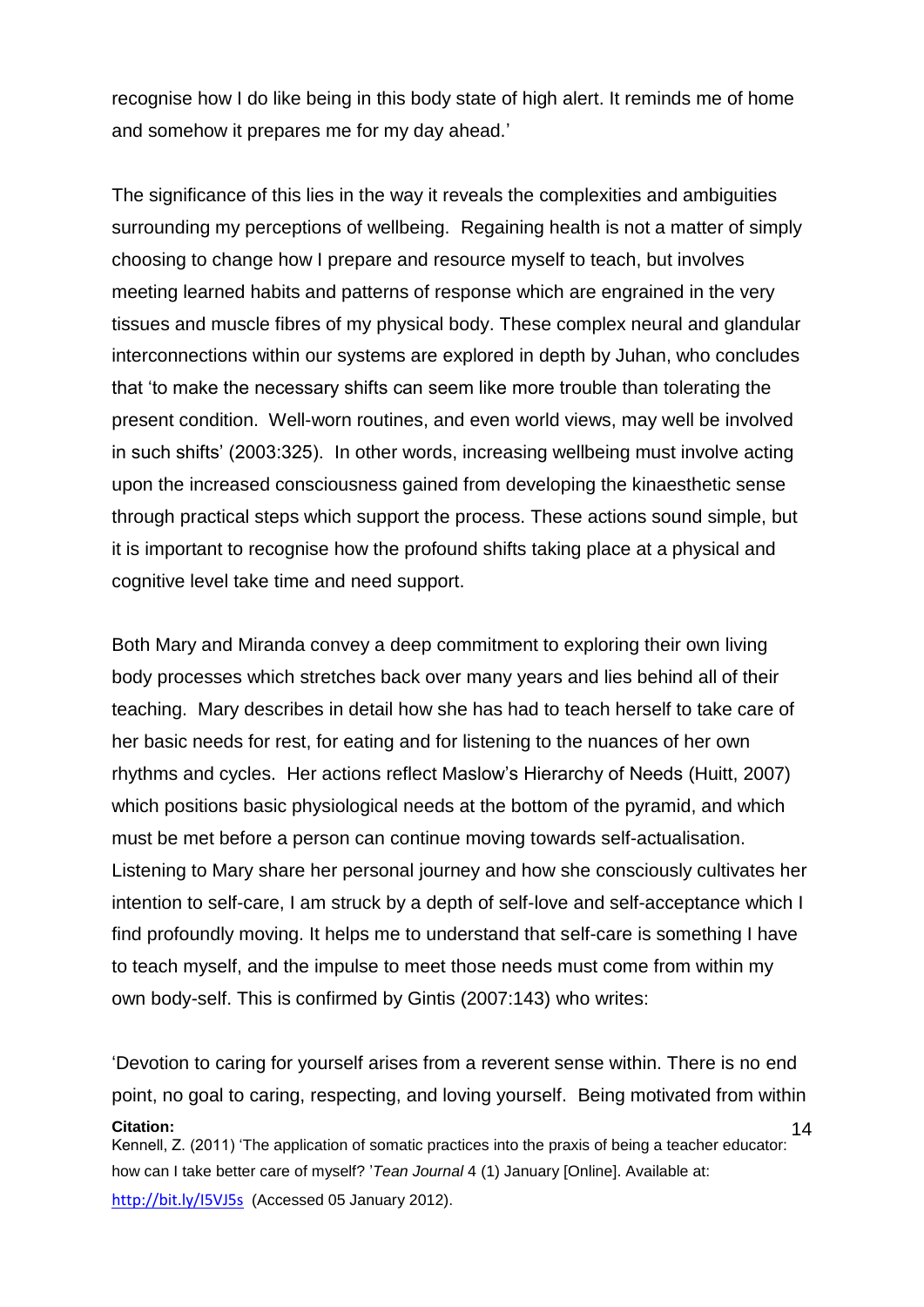to be attentive and attend to your Health as an expression of love and respect for your own life offers the gifts of the endlessly unfolding potential of being human.' What this suggests is the importance of waiting and allowing this bodily impulse to care to come from within. For then, any objectification is potentially transcended through the inner movement of bringing my truth into being.

After many weeks reflecting on this new awareness, I draw inspiration from Mary's description during our interview of how she supports herself whilst teaching:

'I touch myself a lot. I regularly touch my feet and my legs, which is very grounding for me. I do it consciously and unconsciously to give support to my thoughts. I feel my own breath. I have discovered that somebody can be going on and on talking and if I pay attention to my own breathing rather than their talking I actually hear them more fully.'

Touching my body whilst teaching has not been an easy step to take, however I am finding it beneficial. This is primarily because it helps me to slow down and reconnect with my breathing and my body-self within a fast paced environment.

For example, when I find myself walking at a fast pace with mind racing, I stop and remind myself to breath and touch myself lovingly, mostly the skin on my hands and arms, or the tops of my leg. The touch acts like a reminder to my body that it can slow down and I feel reassured that everything is actually fine. Slowing down gives me more ease in my body as I teach, so I do find myself doing this more and more as it feels so supportive. Taking time to stop and breathe also creates a space for me to ask myself how I want to respond to what is happening, rather than just responding how I have always done. Generally I am more relaxed, which means I give less emotionally. It has been a great surprise to discover that giving less actually makes teaching more enjoyable for me and I believe for the children as well.'

**Citation:** Kennell, Z. (2011) 'The application of somatic practices into the praxis of being a teacher educator: how can I take better care of myself? '*Tean Journal* 4 (1) January [Online]. Available at: 15 Overall, the real significance here lies in the way these practices put me in touch with a wider perspective of what is important in the moment. The duties of my role as an

http://bit.ly/I5VJ5s (Accessed 05 January 2012).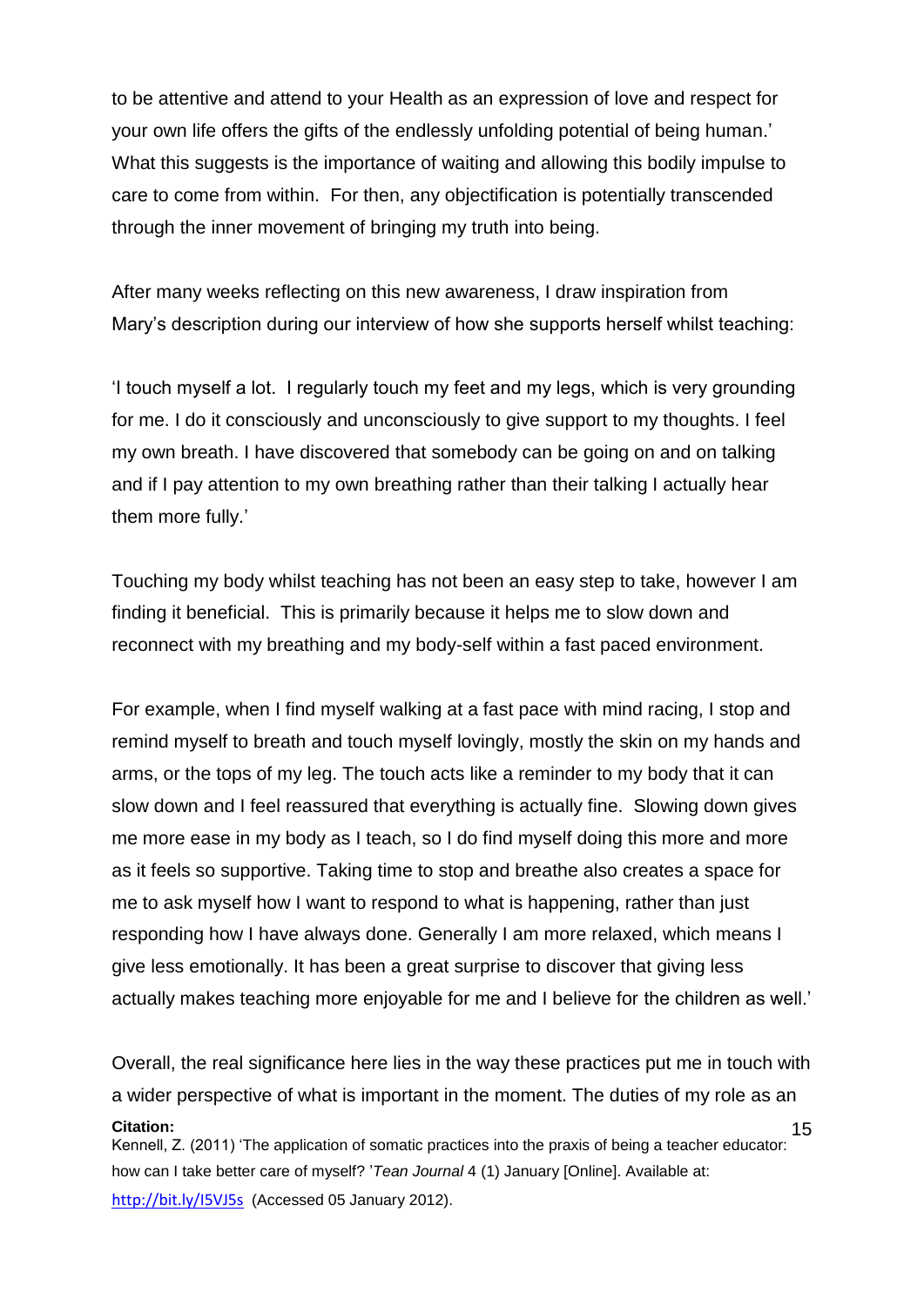educator are important, but they must be held within a field which includes being and staying connected to what is healthy in myself and in others. Miranda and Mary affirm this repeatedly through their work, as they both describe the need to keep a very clear sense of themselves and their own body processes in relation to the context within which they work. Implicit in this, is an acknowledgement of the profound impact a teacher has on learners, especially through their physical presence. This is echoed by Ambady and Rosenthal (1993):

'… the impact of teachers' bodies in the classroom can be profound. Emotions are aroused, comfort or discomfort levels are established and evaluations are made well in advance of verbal communication. Without saying a word, teachers reveal themselves and students accurately judge them, as optimistic, confident, active, dominant, likeable and enthusiastic – or the reverse …' (1993).

Therefore, learning to take care of my own needs and connecting to what is healthy in me, enables me to model this for the learners I influence so they too can choose to be more involved in their own body processes. By valuing my own health and wellbeing I allow my learners to make choices about how they will value their health in the living of their own lives. I am beginning to articulate this in my teaching, and notice how the learning I am engaging in through this project has the potential to change the learners I influence, and through them, the world in which we live and move.

# **Conclusions**

This action research project aimed to answer the following two questions:

- How can I take care of my own body-self before and after I teach?
- How can I find support for my body-self during a teaching session?

**Citation:** Kennell, Z. (2011) 'The application of somatic practices into the praxis of being a teacher educator: 16 The evidence leads to three main conclusions. Firstly, taking greater care of my own body-self before and after teaching was clearly achieved. I found the changes I made in relation to breath and inner space invited me to make contact with my bodily

how can I take better care of myself? '*Tean Journal* 4 (1) January [Online]. Available at: http://bit.ly/I5VJ5s (Accessed 05 January 2012).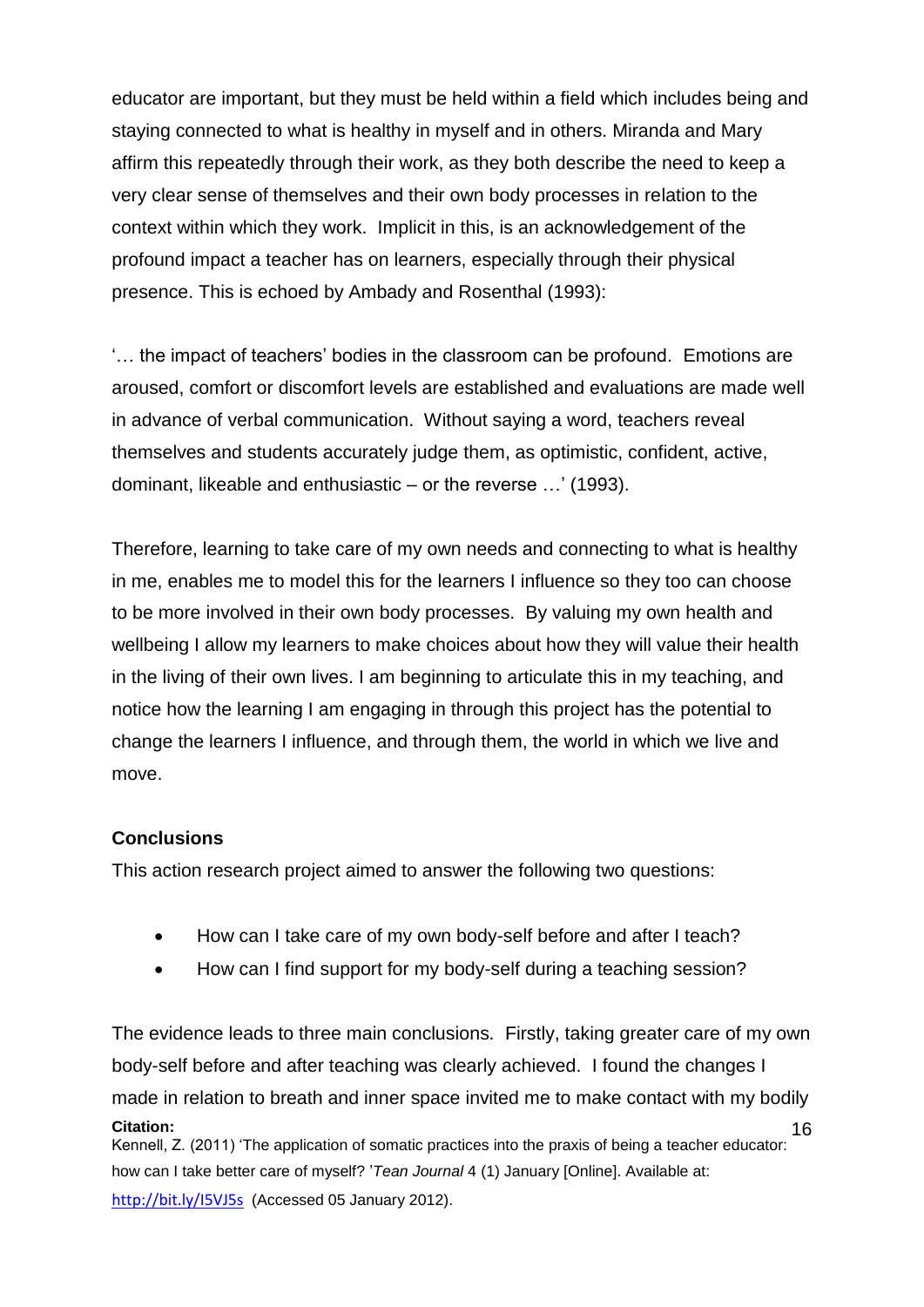sensations in the present moment before teaching. This allowed a softening and a release of tension, together with a sense of lengthening and widening which had positive effects on my wellbeing.

Secondly, by applying the principles of somatic practices to my role as an educator, I was able to find support for my body-self whilst teaching. By slowing down, and giving attention to breath and touch I discovered I could relax, and take time to ask myself how I wanted to respond in the moment. The reassurance I gained from these changes meant I gave out less emotional labour during the day. These choices to give attention to my own health had positive effects on my overall wellbeing. They also reduced my absence rate.

Thirdly, this project does indicate some of the practical steps which could be taken to promote greater self-care for educators. A crucial step in the process is bringing bodily experiences into the centre of the inquiry. To support this process further, a journal should be maintained as a valuable method of recording and reflecting on experiences. Furthermore, the possibility of resistance to the process should be openly acknowledged and understood by future researchers and educators. To do this, professionals working in the field of somatics will need to continue developing a language of self-care which allows people to adequately express their somatic experiences.

These changes in my body-mind have helped me to begin to resolve the contradiction in my life experience. I now value change and growth for myself as well as for the learners I teach. In offering my lived experiences to the wider base of public knowledge I hope to encourage other educators to value their own needs for self-care in the professional fields of education and somatics.

### **References**

Adler, J. (2002) *Offering from the Conscious Body, The Discipline of Authentic Movement.* (Rochester, Vermont, Inner Traditions).

#### **Citation:**

Kennell, Z. (2011) 'The application of somatic practices into the praxis of being a teacher educator: how can I take better care of myself? '*Tean Journal* 4 (1) January [Online]. Available at: http://bit.ly/I5VJ5s (Accessed 05 January 2012).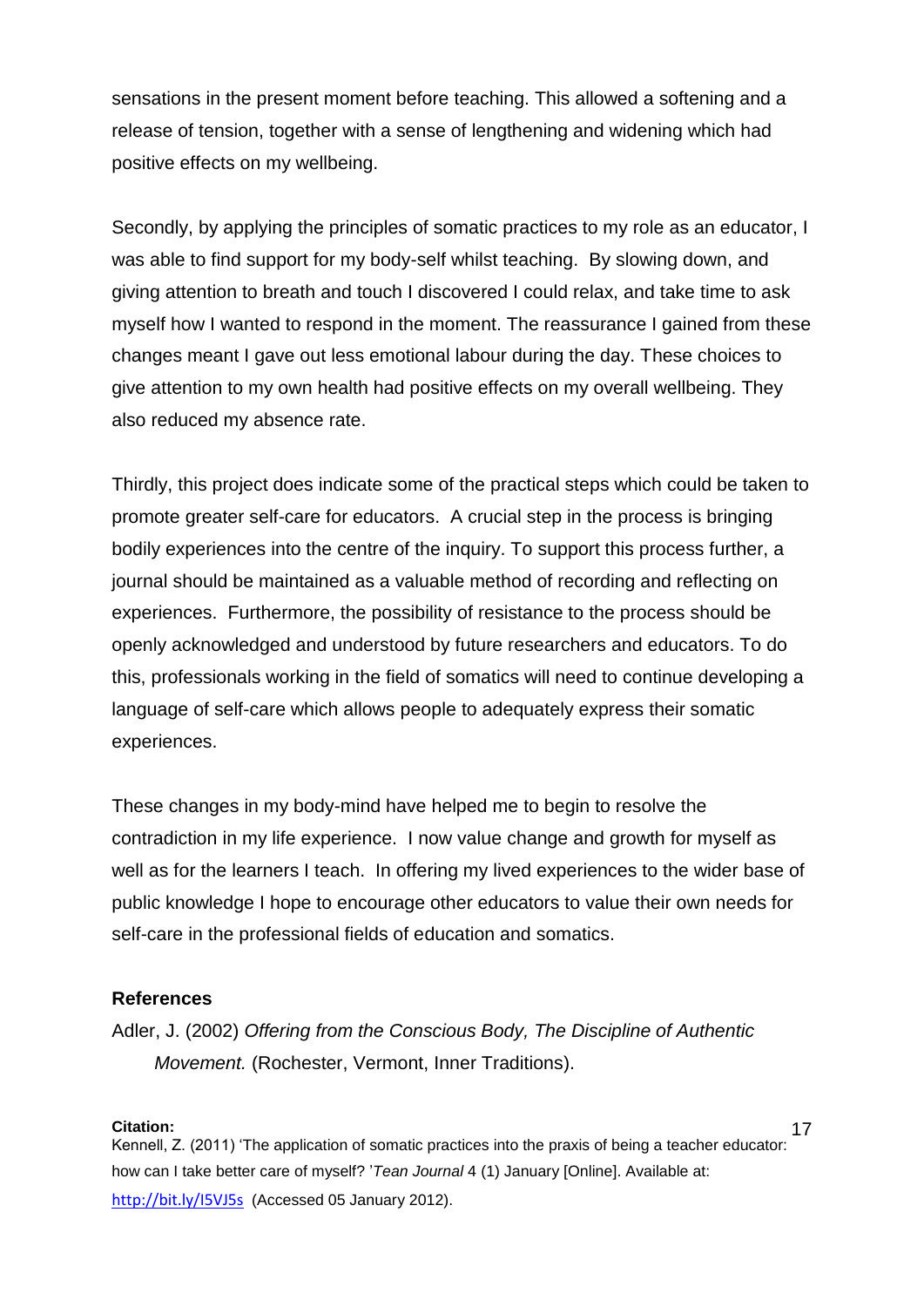- Ambady and Rosenthal (1993) cited in Sinclair, A. (2005) 'Body and Management Pedagogy', *Gender, Work and Organisation',* 12.(1) (January) pp.74.
- Blackburn, J. and Price, C. (2007) Implications of Presence in Manual Therapy, *Journal of Bodywork and Movement Therapies* 11 pp.68 – 77.
- Bond, M. (2007) *The New Rules of Posture. How to sit, stand, and move in the Modern World.* (Vermont USA, Healing Arts Press).
- Conrad, E. (2007) *Life on Land: The Story of Continuum. (* Berkley, California, North Atlantic Books).
- Eddy, M. (2002) 'Somatic Practices and Dance: Global Influences', *Dance Research Journal,* 34(2), pp. 46-62.
- Eddy, M. (2007) 'A Balanced Brain Equals a Balanced Person: Somatic Education', *SPINS Newszine,* 3(1), pp.7 -8.
- Eisner E. W. (1993) 'Forms of Understanding and the Future of Educational Research', *Educational Researcher*, 22(7). (Oct.,1993), pp. 5-11.
- Fortin, S., Vieira, A. and Tremblay, M. (2009) 'The Experience of Discourses in Dance and Somatics', *Journal of Dance and Somatic Practices,* 1(1), pp.47-64.
- Fraleigh, S. (1987) *Dance and the Lived Body; A Descriptive Aesthetics.* (USA, University of Pittsburgh Press).
- Fraleigh, S. (2004) *Dancing Identity: Metaphysics in Motion.* (USA, University of Pittsburgh Press).
- Gintis, B. DO (2007) *Engaging the Movement of Life.* (Berkeley, California, North Atlantic Books).
- Green, J. (1999) 'Somatic Authority and the Myth of the Ideal Body in Dance Education', *Dance Research Journal,* 31(2) pp. 80-100.
- Greenland, P (2000) *Hopping back Homewards: Body Intelligence and Movement Play.* (Leeds, Jabadeo).
- Guimond, O. (1999) 'Somatic Education: A Paradigm Shift', *Without Prejudice to the Health of Women',* Quebec Network of Action for Women's Health, 18 pp.5-6.
- Halprin, A. (2002) *Returning to Health with Dance Movement and Imagery.* (USA, Life Rhythm).
- Hanna, T. (1970) *Bodies in Revolt: A Primer in Somatic Thinking.* (New York, Holt Reinhart).

#### **Citation:**

18

Kennell, Z. (2011) 'The application of somatic practices into the praxis of being a teacher educator: how can I take better care of myself? '*Tean Journal* 4 (1) January [Online]. Available at:

http://bit.ly/I5VJ5s (Accessed 05 January 2012).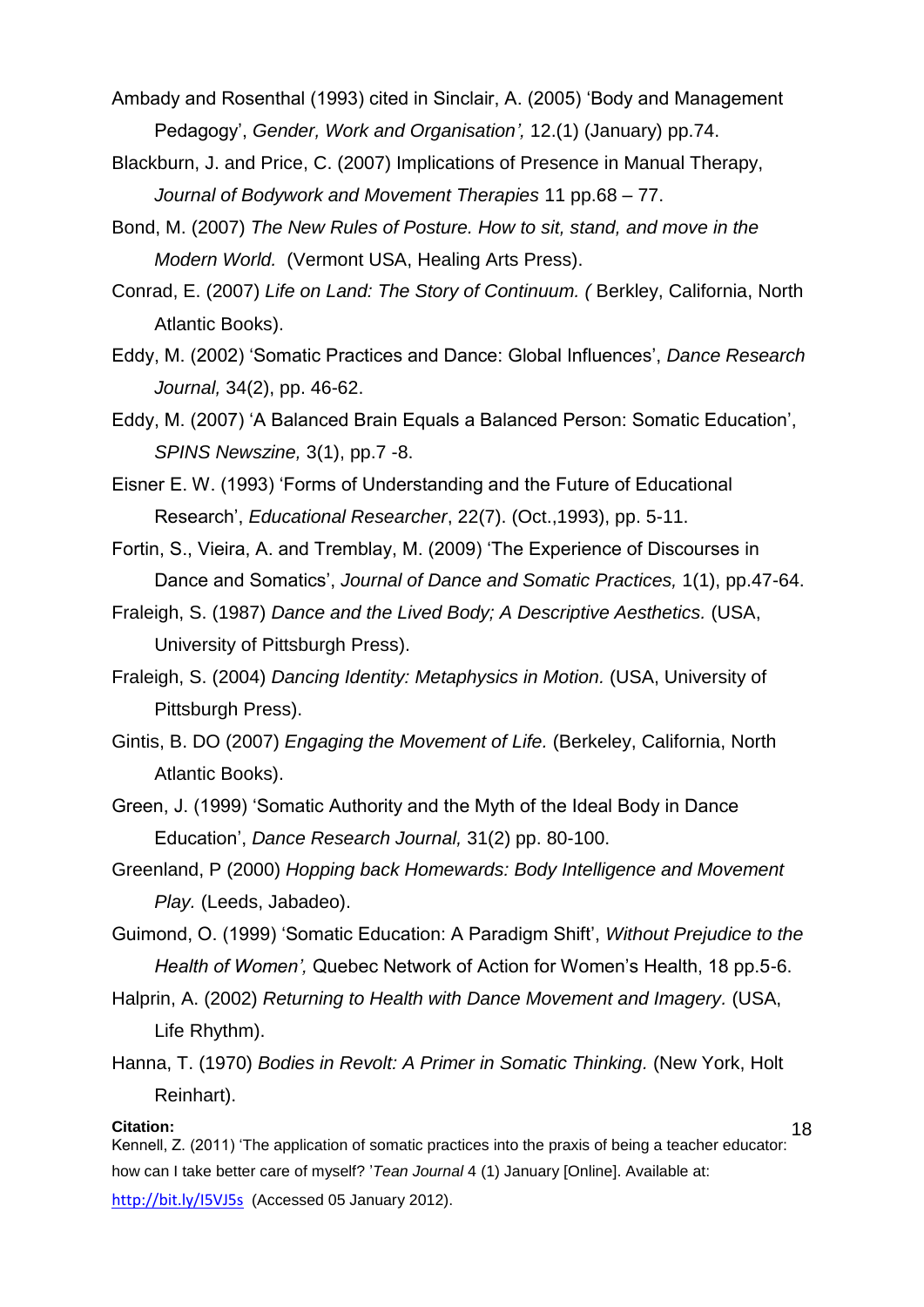Hanna, T. (1995) What is somatics? In Johnson, D.H. (Ed), *Bone, Breath, & Gesture - Practices of Embodiment* North Atlantic Books: Berkeley, CA. pp.341 – 352.

Huitt, W. (2007). Maslow's hierarchy of needs. *Educational Psychology Interactive*. Available at: <http://www.edpsycinteractive.org/topics/regsys/maslow.html> (Accessed 06 January 2012).

Johnson, D.H. (1986) 'Principles Versus Techniques: Towards the Unity of the Somatics Field', *Somatics,* 6(7), pp.4-8.

Johnson, D.H. (1992) *Body: Recovering our Sensual Wisdom.* (Berkeley, North Atlantic Books).

Johnson, D.H. (1995) Ed *Bone, Breath, & Gesture -Practices of Embodiment.* (Berkeley, CA, North Atlantic Books).

- Juhan, D. (2002) *The Physical, Psychological and Spiritual Powers of Bodywork: Touched by the Goddess.* (New York, Station Hill Press).
- Juhan, D. (2003) *Job's Body A Handbook for Bodywork.* 3 rd edn. (Barrytown, Station Hill Press).
- Linden, P. (1994) 'Somatic Literacy: Bringing Somatic Education Into Physical Education', *Journal of physical Education, Recreation and Dance,* 65(7), pp.15- 21.
- McHose, C. and Frank, K. (2006) *How life Moves: Explorations in Meaning and BodyAwareness.* (Berkeley, California, North Atlantic Books).
- McNiff J. (2002). *Action Research for Professional Development – Concise Advice for New Action Researchers*, *Jean McNiff* [Online]. Available at: [http://www.jeanmcniff.com/ar-booklet.asp.](http://www.jeanmcniff.com/ar-booklet.asp) (Accessed 27 August 2010).
- Myers, T. (1998) *Kinaesthetic dystonia: What Bodywork can offer a new Physical Education,* Journal of Bodywork and Movement Therapies, 2 (2) pp. 101-114.
- School Teachers' Review Body (2009) *School Teachers' Review Body Eighteenth Report 2009 (pt. 2),* (Blackwell,TSO Stationery Office Books).
- Whitehead, J. (1989) Creating a living educational theory from questions of the kind, 'How do I improve my practice?' *Cambridge Journal of Education,* 19(1), pp. 41- 52.

Whitehead J. & McNiff J. (2006) *Action Research Living Theory.* (London, Sage).

#### **Citation:**

Kennell, Z. (2011) 'The application of somatic practices into the praxis of being a teacher educator: how can I take better care of myself? '*Tean Journal* 4 (1) January [Online]. Available at: http://bit.ly/I5VJ5s (Accessed 05 January 2012).